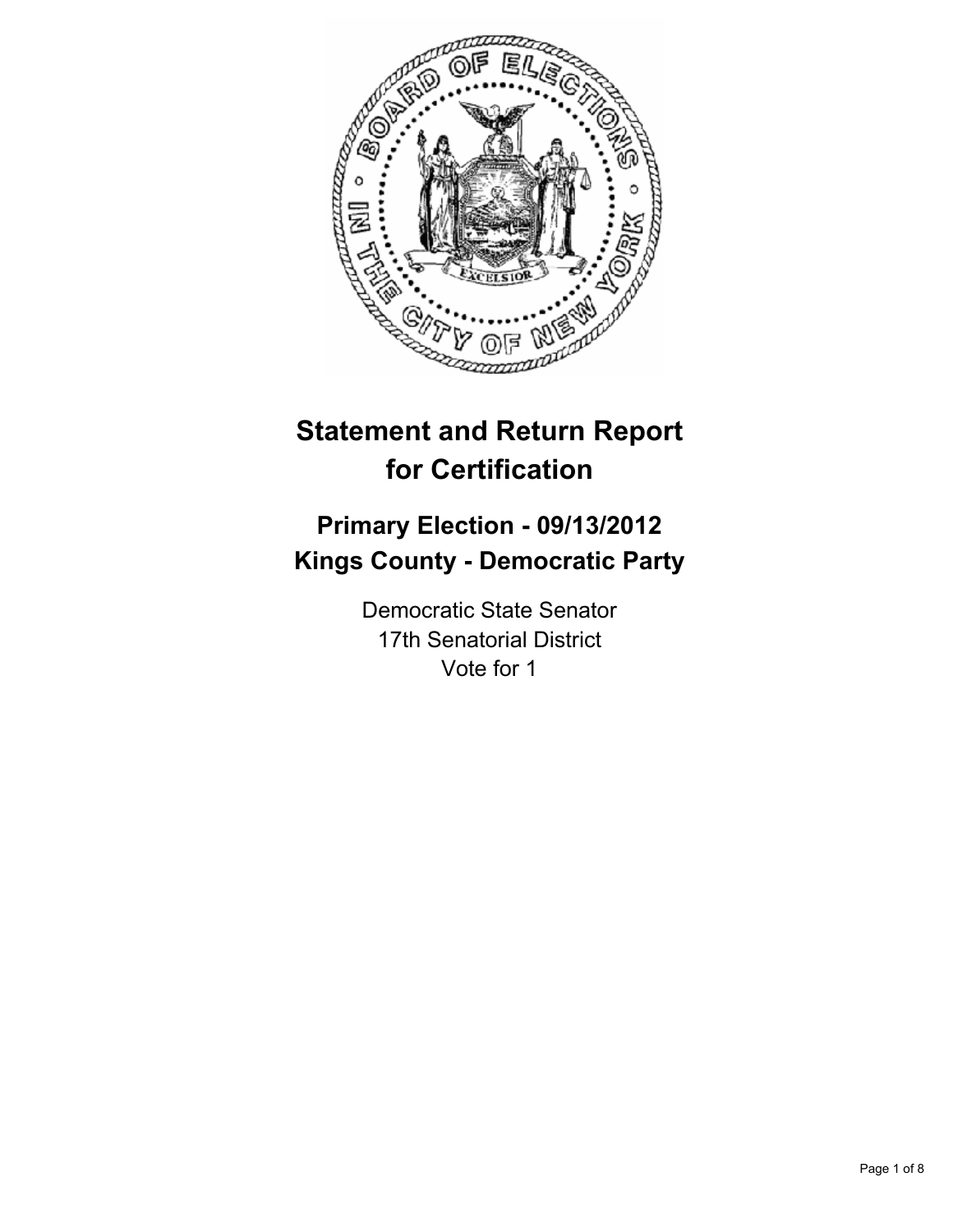

| <b>PUBLIC COUNTER</b>                                    | 495            |
|----------------------------------------------------------|----------------|
| <b>EMERGENCY</b>                                         | 0              |
| ABSENTEE/MILITARY                                        | 32             |
| <b>FEDERAL</b>                                           | $\mathbf{0}$   |
| <b>SPECIAL PRESIDENTIAL</b>                              | 0              |
| <b>AFFIDAVIT</b>                                         | $\overline{2}$ |
| <b>Total Ballots</b>                                     | 529            |
| Less - Inapplicable Federal/Special Presidential Ballots | 0              |
| <b>Total Applicable Ballots</b>                          | 529            |
| <b>SIMCHA FELDER</b>                                     | 377            |
| <b>ABRAHAM TISCHLER</b>                                  | 118            |
| ANTHONY WEINER (WRITE-IN)                                | 1              |
| ARI KOGAN (WRITE-IN)                                     | 1              |
| DAVID STOROBIN (WRITE-IN)                                | $\overline{2}$ |
| DOROTHY SILVERNAGEL (WRITE-IN)                           | 1              |
| STEVEN CYMBROWITZ (WRITE-IN)                             | 3              |
| UNATTRIBUTABLE WRITE-IN (WRITE-IN)                       | 4              |
| ZOLTAN BRENNER (WRITE-IN)                                | 1              |
| <b>Total Votes</b>                                       | 508            |
| Unrecorded                                               | 21             |

| <b>PUBLIC COUNTER</b>                                    | 1,084 |
|----------------------------------------------------------|-------|
| <b>EMERGENCY</b>                                         | 0     |
| ABSENTEE/MILITARY                                        | 23    |
| FEDERAL                                                  | 0     |
| SPECIAL PRESIDENTIAL                                     | 0     |
| <b>AFFIDAVIT</b>                                         | 3     |
| <b>Total Ballots</b>                                     | 1,110 |
| Less - Inapplicable Federal/Special Presidential Ballots | 0     |
| <b>Total Applicable Ballots</b>                          | 1,110 |
| <b>SIMCHA FELDER</b>                                     | 839   |
| <b>ABRAHAM TISCHLER</b>                                  | 125   |
| <b>Total Votes</b>                                       | 964   |
| Unrecorded                                               | 146   |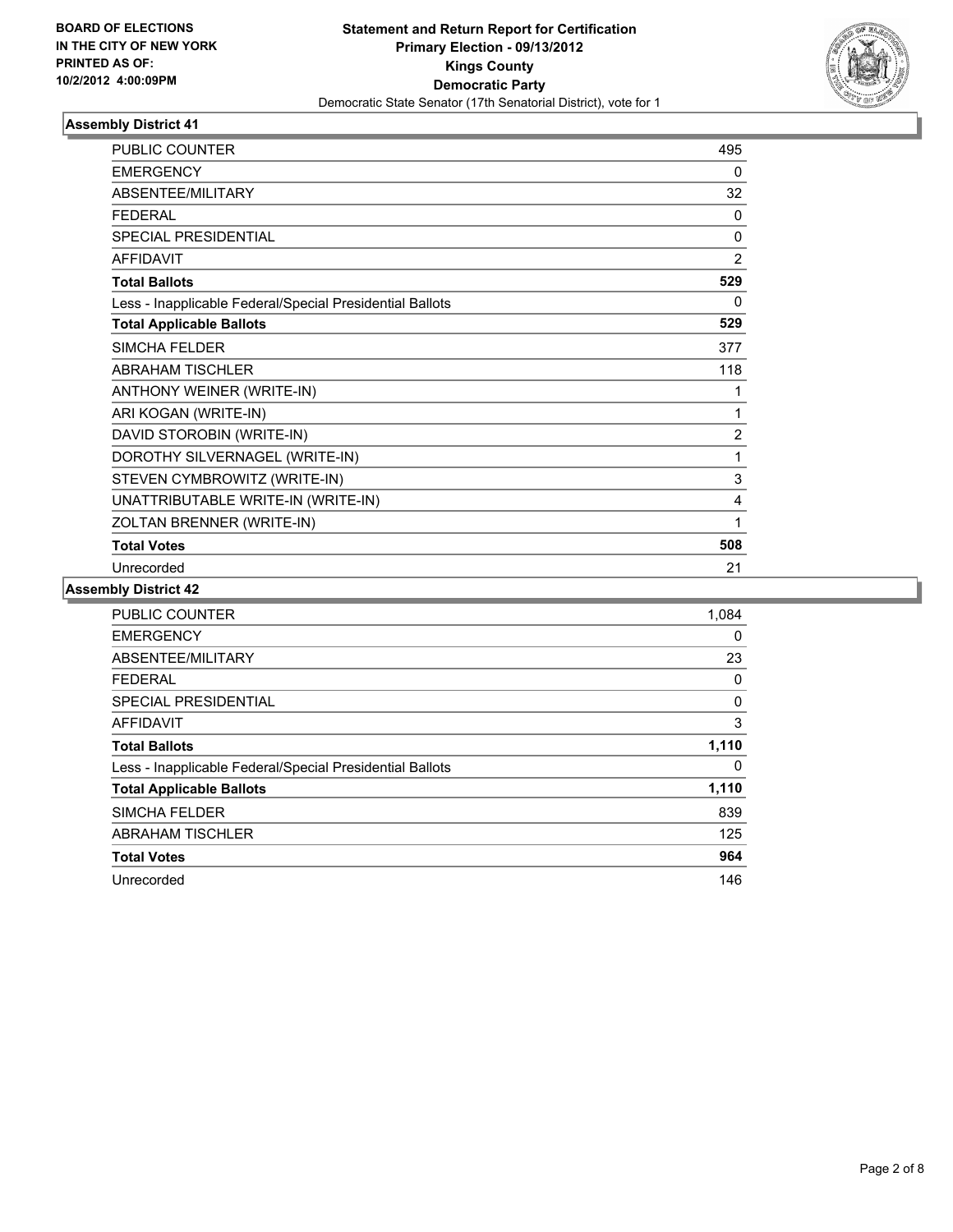

| <b>PUBLIC COUNTER</b>                                    | 1,474          |
|----------------------------------------------------------|----------------|
| <b>EMERGENCY</b>                                         | 0              |
| ABSENTEE/MILITARY                                        | 78             |
| <b>FEDERAL</b>                                           | 0              |
| <b>SPECIAL PRESIDENTIAL</b>                              | $\Omega$       |
| <b>AFFIDAVIT</b>                                         | 10             |
| <b>Total Ballots</b>                                     | 1,562          |
| Less - Inapplicable Federal/Special Presidential Ballots | 0              |
| <b>Total Applicable Ballots</b>                          | 1,562          |
| <b>SIMCHA FELDER</b>                                     | 1,188          |
| <b>ABRAHAM TISCHLER</b>                                  | 298            |
| DANIEL SOYER (WRITE-IN)                                  | 1              |
| DAVID STOROBIN (WRITE-IN)                                | 4              |
| DOV HIKIND (WRITE-IN)                                    | 1              |
| JAMES T. EATON (WRITE-IN)                                | $\overline{2}$ |
| JASON OTANO (WRITE-IN)                                   | 1              |
| JEANNETTE BACCHUS (WRITE-IN)                             | 1              |
| KEVIN PARKER (WRITE-IN)                                  | $\mathbf{1}$   |
| LYNN REYNOLDS (WRITE-IN)                                 | $\mathbf{1}$   |
| MATTHEW MORANDI (WRITE-IN)                               | 1              |
| NICHOLAS JAHR (WRITE-IN)                                 | $\mathbf{1}$   |
| PAUL KRUGMAN (WRITE-IN)                                  | 1              |
| PAVITA KRISHNASWAMY (WRITE-IN)                           | 1              |
| RODNEYSE BICHOTTE (WRITE-IN)                             | 1              |
| SYLVIA RIVERA (WRITE-IN)                                 | $\mathbf{1}$   |
| UNATTRIBUTABLE WRITE-IN (WRITE-IN)                       | 4              |
| VISHAU SHARMA (WRITE-IN)                                 | 1              |
| <b>Total Votes</b>                                       | 1,509          |
| Unrecorded                                               | 53             |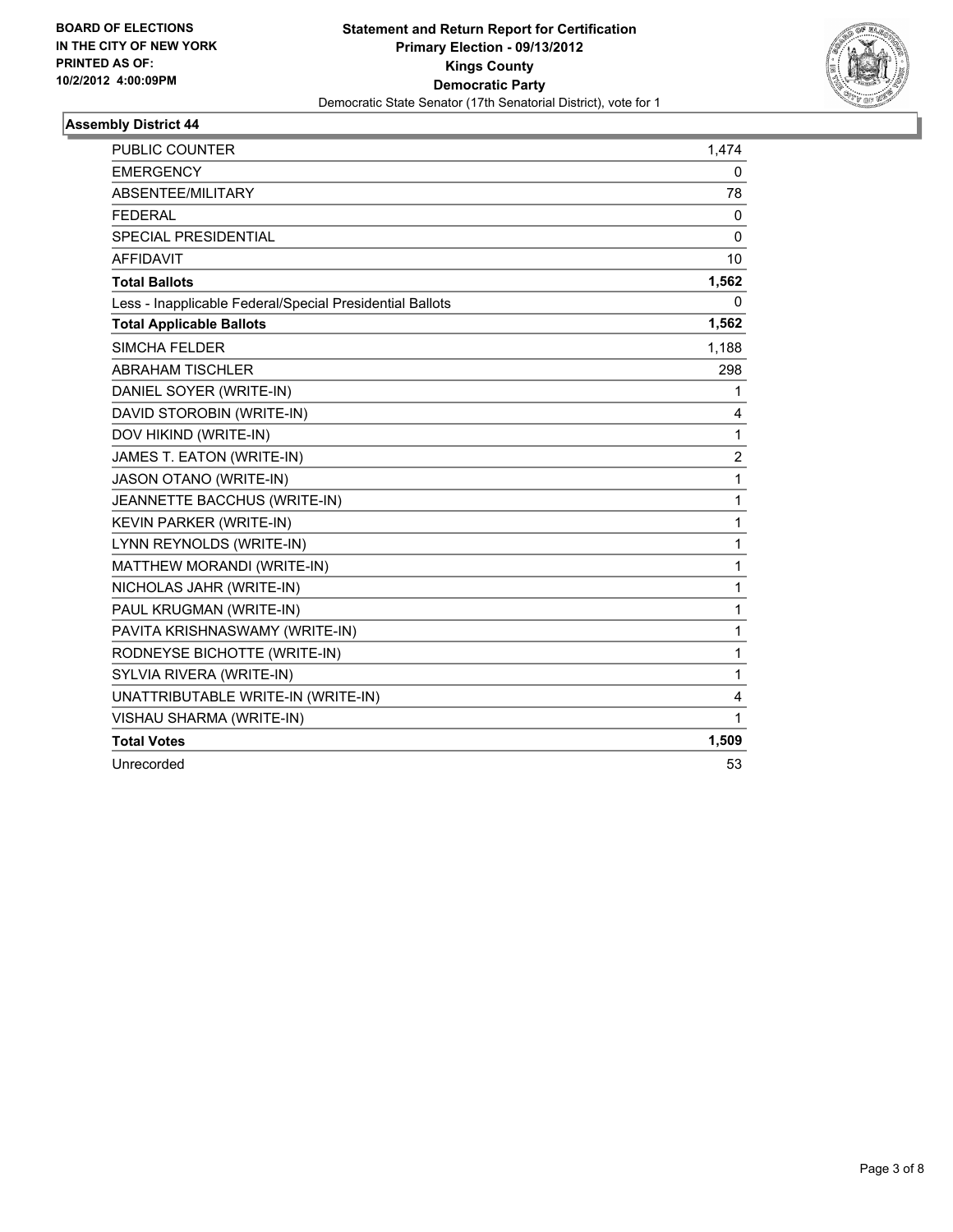

| <b>PUBLIC COUNTER</b>                                    | 1,063          |
|----------------------------------------------------------|----------------|
| <b>EMERGENCY</b>                                         | 0              |
| ABSENTEE/MILITARY                                        | 54             |
| <b>FEDERAL</b>                                           | $\mathbf{0}$   |
| <b>SPECIAL PRESIDENTIAL</b>                              | 0              |
| <b>AFFIDAVIT</b>                                         | 11             |
| <b>Total Ballots</b>                                     | 1,128          |
| Less - Inapplicable Federal/Special Presidential Ballots | 0              |
| <b>Total Applicable Ballots</b>                          | 1,128          |
| <b>SIMCHA FELDER</b>                                     | 695            |
| <b>ABRAHAM TISCHLER</b>                                  | 205            |
| <b>BUDD HEYMAN (WRITE-IN)</b>                            | 1              |
| DAVID WEPRIN (WRITE-IN)                                  | 1              |
| <b>ISAAC JONES (WRITE-IN)</b>                            | 1              |
| MELISSA GINDIN (WRITE-IN)                                | 1              |
| RALPH NADER (WRITE-IN)                                   | 1              |
| RUSSELL GALLO (WRITE-IN)                                 | 1              |
| UNATTRIBUTABLE WRITE-IN (WRITE-IN)                       | $\overline{2}$ |
| <b>Total Votes</b>                                       | 908            |
| Unrecorded                                               | 220            |

| <b>PUBLIC COUNTER</b>                                    | 326 |
|----------------------------------------------------------|-----|
| <b>EMERGENCY</b>                                         | 0   |
| ABSENTEE/MILITARY                                        | 36  |
| <b>FEDERAL</b>                                           | 0   |
| <b>SPECIAL PRESIDENTIAL</b>                              | 0   |
| <b>AFFIDAVIT</b>                                         | 3   |
| <b>Total Ballots</b>                                     | 365 |
| Less - Inapplicable Federal/Special Presidential Ballots | 0   |
| <b>Total Applicable Ballots</b>                          | 365 |
| <b>SIMCHA FELDER</b>                                     | 236 |
| <b>ABRAHAM TISCHLER</b>                                  | 72  |
| ANTONIETTA FUCCIO (WRITE-IN)                             | 2   |
| ANTONIO FUCCIO (WRITE-IN)                                | 1   |
| SEYMOUR LACHMAN (WRITE-IN)                               | 1   |
| UNATTRIBUTABLE WRITE-IN (WRITE-IN)                       | 5   |
| UOME BAROLEON (WRITE-IN)                                 | 1   |
| <b>Total Votes</b>                                       | 318 |
| Unrecorded                                               | 47  |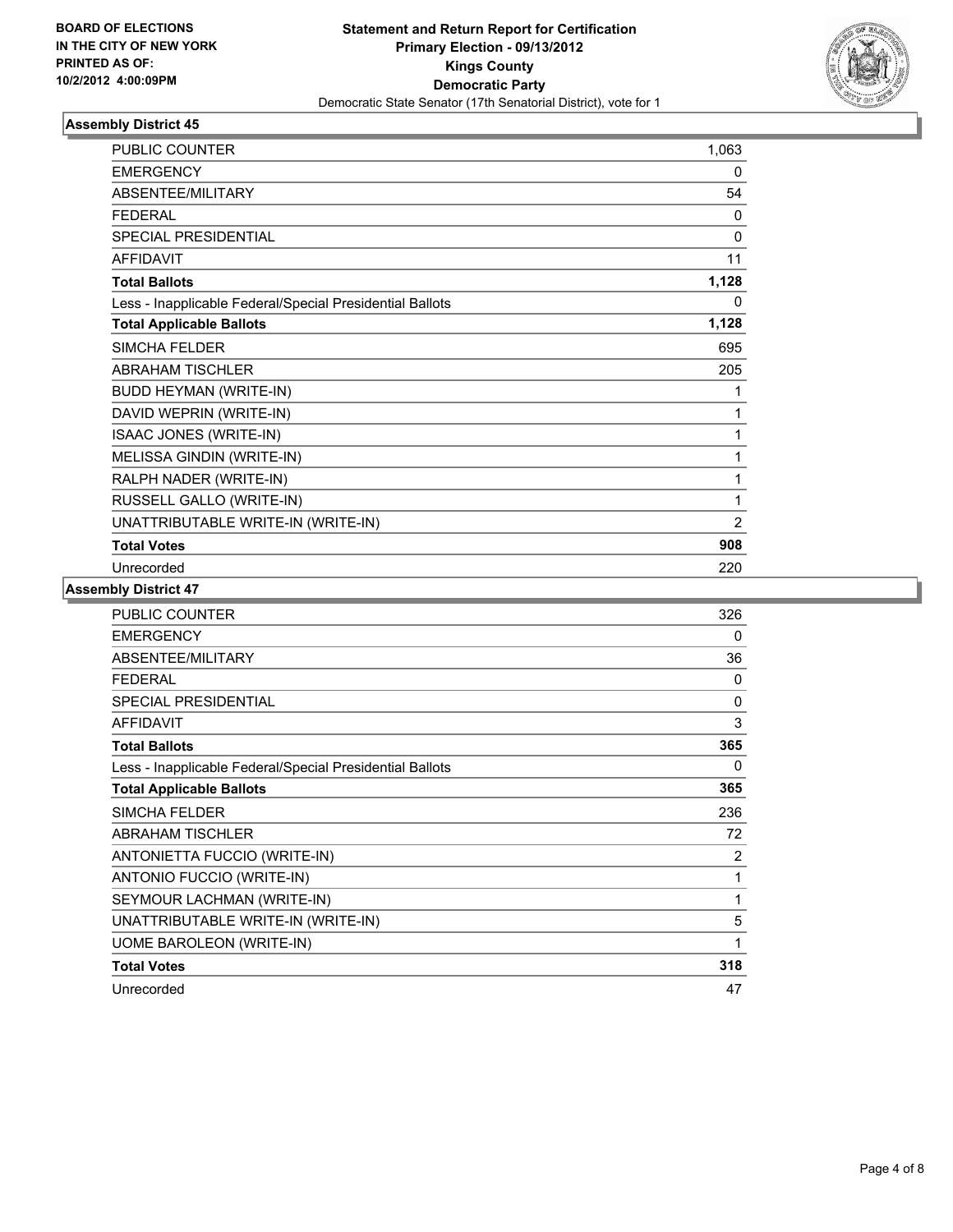

| <b>PUBLIC COUNTER</b>                                    | 3,446          |
|----------------------------------------------------------|----------------|
| <b>EMERGENCY</b>                                         | 0              |
| ABSENTEE/MILITARY                                        | 93             |
| <b>FEDERAL</b>                                           | 0              |
| SPECIAL PRESIDENTIAL                                     | 0              |
| <b>AFFIDAVIT</b>                                         | 28             |
| <b>Total Ballots</b>                                     | 3,567          |
| Less - Inapplicable Federal/Special Presidential Ballots | 0              |
| <b>Total Applicable Ballots</b>                          | 3,567          |
| <b>SIMCHA FELDER</b>                                     | 2,981          |
| <b>ABRAHAM TISCHLER</b>                                  | 484            |
| AKIVA KIZELAIK (WRITE-IN)                                | 1              |
| BEN AKSELROD (WRITE-IN)                                  | 1              |
| DAVID STOROBIN (WRITE-IN)                                | 2              |
| <b>GRACE MENG (WRITE-IN)</b>                             | $\overline{2}$ |
| IAN D GIRSHEK (WRITE-IN)                                 | 1              |
| TRAVIS JOHNSON (WRITE-IN)                                | 1              |
| UNATTRIBUTABLE WRITE-IN (WRITE-IN)                       | 4              |
| <b>Total Votes</b>                                       | 3,477          |
| Unrecorded                                               | 90             |

| <b>PUBLIC COUNTER</b>                                    | 151 |
|----------------------------------------------------------|-----|
| <b>EMERGENCY</b>                                         | 0   |
| ABSENTEE/MILITARY                                        | 8   |
| <b>FEDERAL</b>                                           | 0   |
| <b>SPECIAL PRESIDENTIAL</b>                              | 0   |
| <b>AFFIDAVIT</b>                                         | 5   |
| <b>Total Ballots</b>                                     | 164 |
| Less - Inapplicable Federal/Special Presidential Ballots | 0   |
| <b>Total Applicable Ballots</b>                          | 164 |
| <b>SIMCHA FELDER</b>                                     | 98  |
| <b>ABRAHAM TISCHLER</b>                                  | 47  |
| <b>MARTY GOLDEN (WRITE-IN)</b>                           | 1   |
| RUDOLPH GUILIANI (WRITE-IN)                              | 1   |
| <b>Total Votes</b>                                       | 147 |
| Unrecorded                                               | 17  |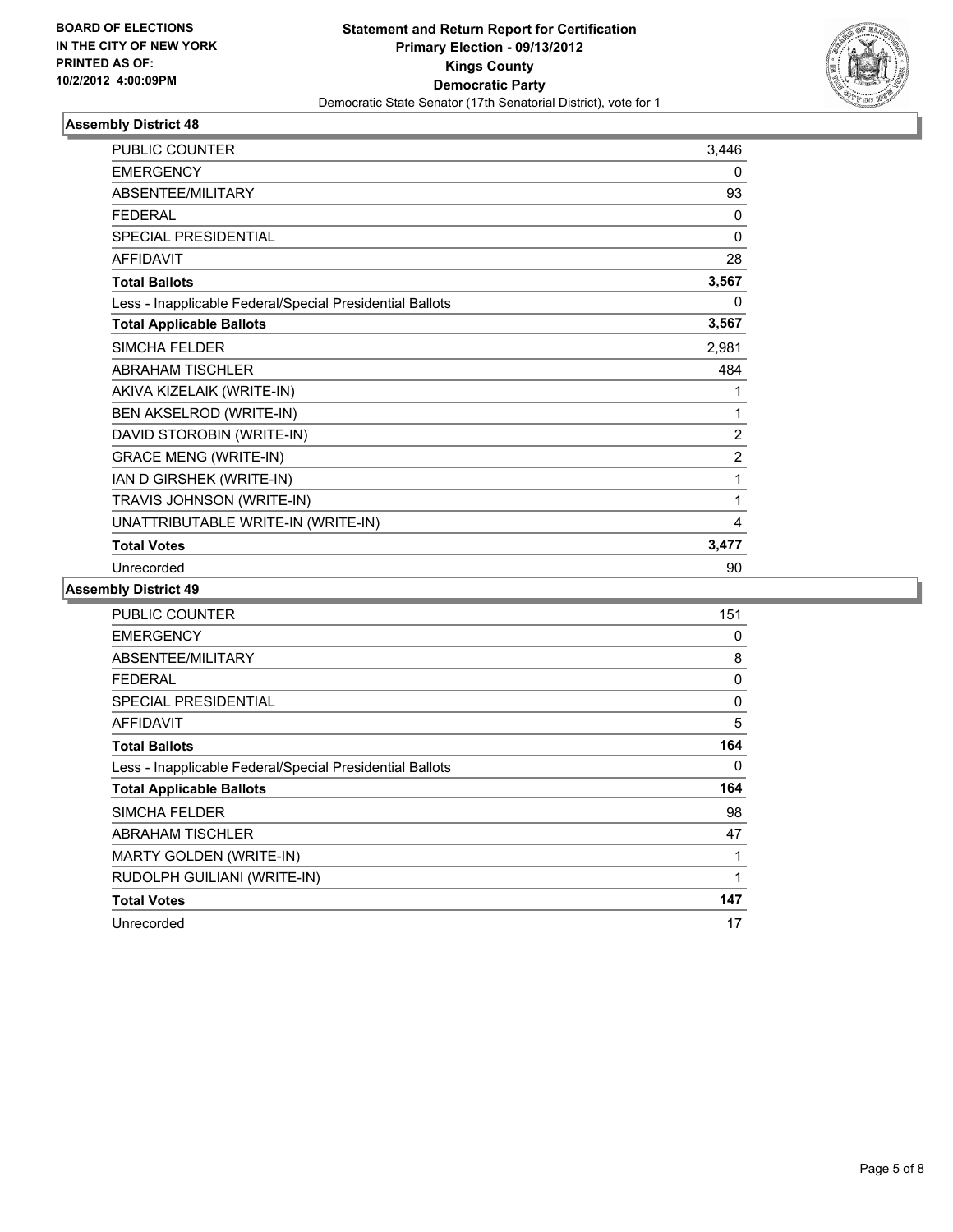

| PUBLIC COUNTER                                           | 344            |
|----------------------------------------------------------|----------------|
| <b>EMERGENCY</b>                                         | 0              |
| <b>ABSENTEF/MILITARY</b>                                 | 8              |
| <b>FEDERAL</b>                                           | $\mathbf{0}$   |
| <b>SPECIAL PRESIDENTIAL</b>                              | $\Omega$       |
| <b>AFFIDAVIT</b>                                         | 4              |
| <b>Total Ballots</b>                                     | 356            |
| Less - Inapplicable Federal/Special Presidential Ballots | 0              |
| <b>Total Applicable Ballots</b>                          | 356            |
| SIMCHA FFI DFR                                           | 229            |
| <b>ABRAHAM TISCHLER</b>                                  | 78             |
| AMY FOOTE (WRITE-IN)                                     | 1              |
| EDWARD RODRIGUEZ (WRITE-IN)                              | 1              |
| ERIC ADAMS (WRITE-IN)                                    | 1              |
| FELIX ORTIZ (WRITE-IN)                                   | 1              |
| HECTOR ROSALES (WRITE-IN)                                | 1              |
| JESSICA ROBINSON (WRITE-IN)                              | 1              |
| MATTHEW RYAN (WRITE-IN)                                  | $\overline{2}$ |
| MOSHES GRUEN (WRITE-IN)                                  | 1              |
| UNATTRIBUTABLE WRITE-IN (WRITE-IN)                       | 5              |
| <b>Total Votes</b>                                       | 321            |
| Unrecorded                                               | 35             |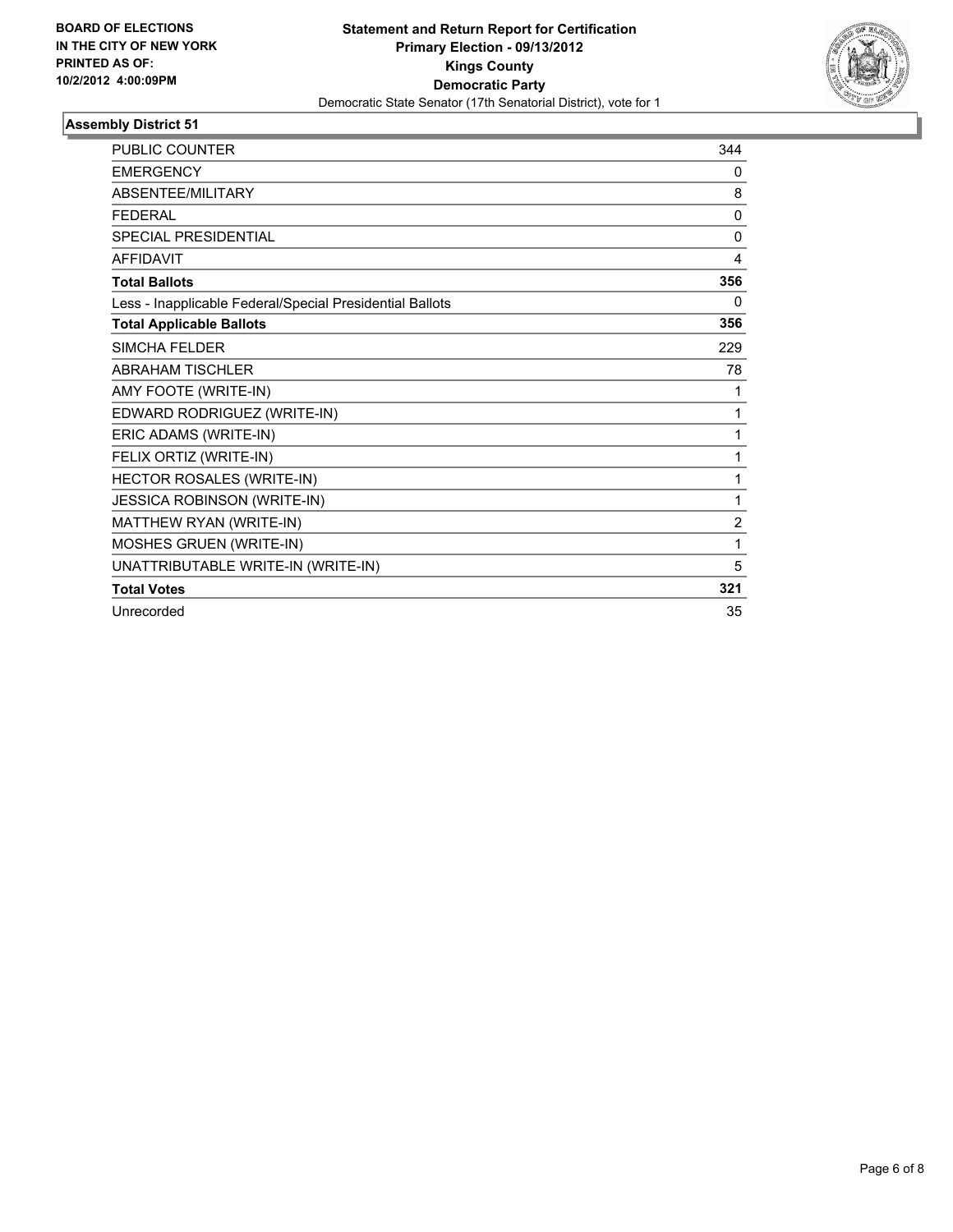

#### **Total for Democratic State Senator (17th Senatorial District) - Kings County**

| PUBLIC COUNTER                                           | 8,383          |
|----------------------------------------------------------|----------------|
| <b>EMERGENCY</b>                                         | 0              |
| ABSENTEE/MILITARY                                        | 332            |
| <b>FEDERAL</b>                                           | 0              |
| SPECIAL PRESIDENTIAL                                     | 0              |
| AFFIDAVIT                                                | 66             |
| <b>Total Ballots</b>                                     | 8,781          |
| Less - Inapplicable Federal/Special Presidential Ballots | 0              |
| <b>Total Applicable Ballots</b>                          | 8,781          |
| <b>SIMCHA FELDER</b>                                     | 6,643          |
| <b>ABRAHAM TISCHLER</b>                                  | 1,427          |
| AKIVA KIZELAIK (WRITE-IN)                                | 1              |
| AMY FOOTE (WRITE-IN)                                     | 1              |
| ANTHONY WEINER (WRITE-IN)                                | 1              |
| ANTONIETTA FUCCIO (WRITE-IN)                             | 2              |
| ANTONIO FUCCIO (WRITE-IN)                                | 1              |
| ARI KOGAN (WRITE-IN)                                     | 1              |
| BEN AKSELROD (WRITE-IN)                                  | 1              |
| <b>BUDD HEYMAN (WRITE-IN)</b>                            | 1              |
| DANIEL SOYER (WRITE-IN)                                  | 1              |
| DAVID STOROBIN (WRITE-IN)                                | 8              |
| DAVID WEPRIN (WRITE-IN)                                  | 1              |
| DOROTHY SILVERNAGEL (WRITE-IN)                           | 1              |
| DOV HIKIND (WRITE-IN)                                    | 1              |
| EDWARD RODRIGUEZ (WRITE-IN)                              | 1              |
| ERIC ADAMS (WRITE-IN)                                    | 1              |
| FELIX ORTIZ (WRITE-IN)                                   | 1              |
| <b>GRACE MENG (WRITE-IN)</b>                             | $\overline{2}$ |
| HECTOR ROSALES (WRITE-IN)                                | 1              |
| IAN D GIRSHEK (WRITE-IN)                                 | $\mathbf{1}$   |
| ISAAC JONES (WRITE-IN)                                   | 1              |
| JAMES T. EATON (WRITE-IN)                                | 2              |
| JASON OTANO (WRITE-IN)                                   | 1              |
| JEANNETTE BACCHUS (WRITE-IN)                             | 1              |
| <b>JESSICA ROBINSON (WRITE-IN)</b>                       | 1              |
| KEVIN PARKER (WRITE-IN)                                  | 1              |
| LYNN REYNOLDS (WRITE-IN)                                 | 1              |
| MARTY GOLDEN (WRITE-IN)                                  | 1              |
| MATTHEW MORANDI (WRITE-IN)                               | 1              |
| MATTHEW RYAN (WRITE-IN)                                  | $\overline{2}$ |
| MELISSA GINDIN (WRITE-IN)                                | 1              |
| MOSHES GRUEN (WRITE-IN)                                  | 1              |
| NICHOLAS JAHR (WRITE-IN)                                 | 1              |
| PAUL KRUGMAN (WRITE-IN)                                  | 1              |
| PAVITA KRISHNASWAMY (WRITE-IN)                           | 1              |
| RALPH NADER (WRITE-IN)                                   | 1              |
|                                                          |                |